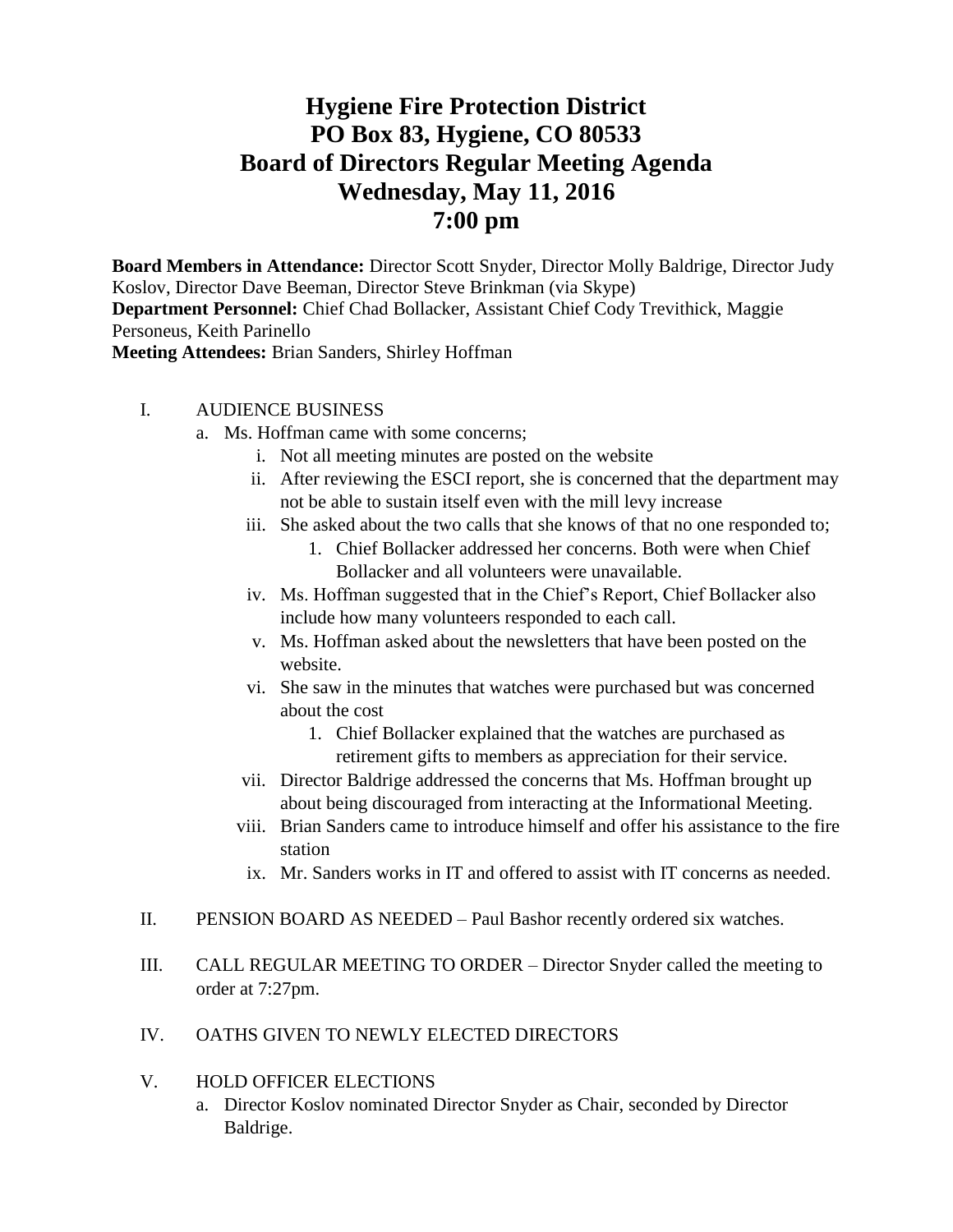- b. Director Baldrige nominated Director Koslov as Secretary, Director Beeman seconded.
- c. Director Koslov nominated Director Baldrige as Treasurer, seconded by Director Beeman.
- d. The slate of nominations was approved unanimously at 8:08pm.
- VI. APPROVE THE APRIL MEETING MINUTES Director Koslov moved to approve the minutes, Director Beeman seconded, and it passed unanimously at 7:28pm.

## VII. REPORTS

- a. Treasurer's report Director Baldrige sent the financial statements out ahead of time. Nothing concerning to her.
	- i. Director Koslov asked if there was anything unusual or worth mentioning.
- b. Director Baldrige discussed the office expenses are higher because of the email costs.
	- i. Mr. Sanders asked about the email costs.
	- ii. Chief Bollacker explained that previous email systems have had problems but so far, the new system is functioning better. The website is being hosted by Wix.
- c. Secretary's report Director Koslov is working on the calendar. She would like it to be added to the agenda for the June BOD meeting.
- d. At the request of Director Snyder, Director Koslov sent a survey to other fire departments asking about Chief compensation. She emailed the Board and the Chief the information that she found.
	- i. Of the seven departments that responded to the survey, two had volunteer Chiefs
- e. The Canvass Board met this evening to fill out the certification of results. This will be kept in the official election file and copies will be given to each director, sent to DOLG, and to Lyons Gaddis. In addition to DEO Personeus and Director Koslov, the Canvass Board also included Nancy Dayton.
- f. Director Oaths were completed tonight and will be sent to DOLA.
- g. Chiefs Report
	- i. There were 11 total calls in April
		- 1. Accident, Auto 1, Medical 5, Grass Fire 2, Electric Hazard 1. Fire Other  $-2$
	- ii. There were 20 total training hours in April
		- 1. Firefighter Training 2, Medical Training 3, Driver/Operator Training – 13, Other Training - 2
	- iii. New Business/New Updates-
		- 1. New Brush truck, Update: SVI Finally contacted Chief Bollacker and informed him that they are too busy and have too many jobs in their queue to take on another project and would not be able to finish working on specs and provide quote. Skeeter informed Chief Bollacker that the earliest they would start on the truck was mid-2017, so he passed on working with them more. Max Fire has yet to return anything. Danko has returned specs & Drawings and an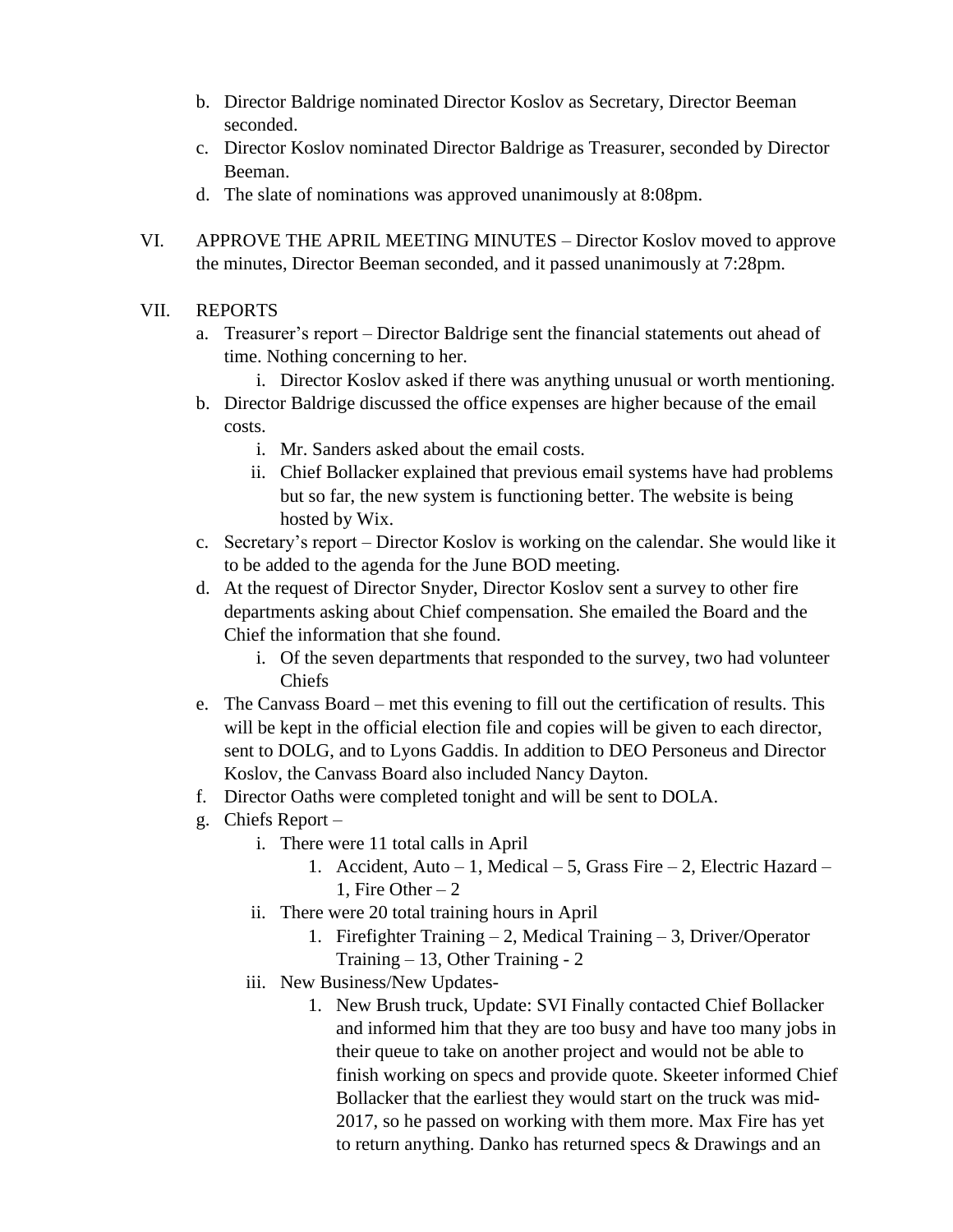approximate quote of \$135,000. Chief Bollacker has talked with Russ from Lefthand Fire, who provided a couple of other contacts for other companies. Currently reaching out to them.

- 2. Workplace Respect Training completed, several good comments from staff.
- 3. Annual SCBA Pack, Mask, and Bottle testing has been completed.
- 4. Annual Pump Certification and Ladder Certification is due, waiting on final date from Technician
- 5. Federal PILT Funds. Chief Bollacker is joining other county chiefs in requesting funds from the county, when the time comes. After talking to a couple other chiefs the ones that have a large chunk of money coming to them will be the one's going in to hire an attorney, and the other chiefs will join forces when it is taken to the county commissioners.
- 6. Next Truck Committee for new Pumper on hold till mid-June
- 7. Our Insurance Policy is set for renewal in July/August time frame. Ron Tribett will be coming out in June to meet with Director Beeman and Chief Bollacker to go over the policy. Date in June is TBD Ron will also be going over the new online learning management system with several training options that our firefighters can do from the station or home.
- 8. Waiting on revised contract from Ritchie Brothers. Once Chief Bollacker receives that he will be taking 2802 out to auction yard. Auction is set for mid-June.
- 9. Cemex has been bought out. Chief Bollacker is currently working on obtaining contact information for the new owner to discuss our training area, to make sure our original agreement with Cemex for having our burn building on the property will still be honored. If not we will need to find a new location for our burn building.
- 10. Timberline lodge owner was arrested on several counts. The future of Timberline lodge is up in the air at this time and could possibly close. HFPD was contacted about some fire code issues.
- 11. The Marijuana Grow Facility proposal is working its way through the county. Chief Bollacker has made comments to the county regarding code requirements and other concerns of the Fire Department and the County Building officials and Chief Bollacker are waiting on some questions to be answered by the property owner regarding some of his processes.
- 12. There is one property on McCall drive that the County and the Fire Department have deemed a health hazard and fire hazard. The County has been sending notices to property owner and is taking action towards the condition of the property.

## VIII. OLD BUSINESS

- a. Election Issues discussed during Secretary report
- b. Diversity Training Status